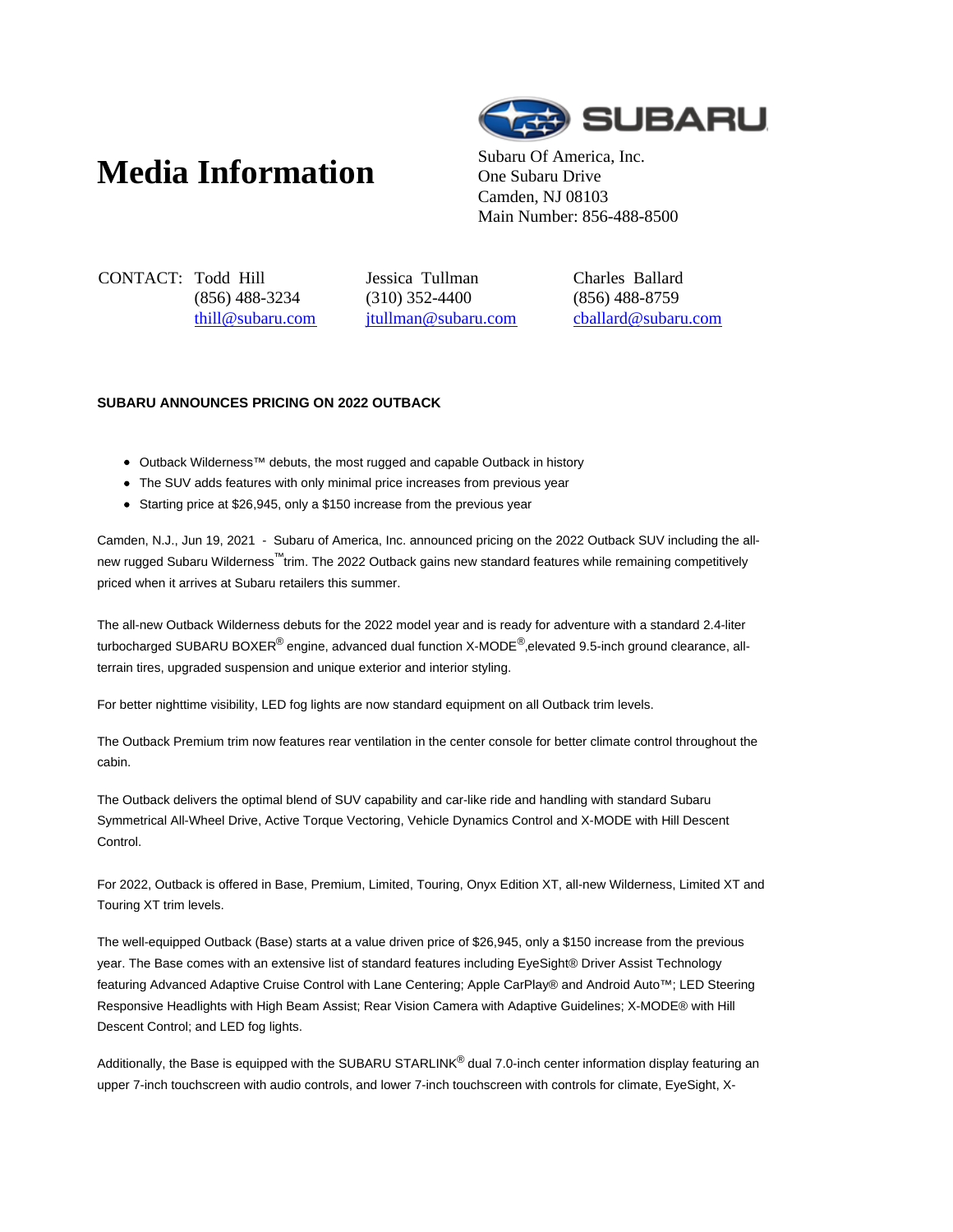MODE, and other vehicle systems. The multimedia system offers AM/FM/HD Radio; Apple CarPlay and Android Auto; Bluetooth<sup>®</sup> hands-free phone and audio streaming connectivity.

The Outback Premium starts at \$29,145, also an increase of just \$100 from the prior year. The Premium includes all the standard equipment from the Base and adds several features including the All-Weather Package; leather-wrapped steering wheel; dual-zone automatic climate control system; 10-way power driver seat; and two USB charging ports in the rear section of the center console. The Premium also upgrades to the 11.6-inch STARLINK Multimedia Plus. New for 2022, the Premium is equipped with rear ventilation in the center console for increased comfort for the occupants in the back seats.

There are two option packages available for the Premium. The first includes Hands-Free Power Rear Gate; Keyless Access with Push-Button Start; and Blind-Spot Detection with Lane Change Assist and Rear Cross-Traffic Alert with an MSRP of \$1,400. The second package adds a Power Moonroof and the STARLINK 11.6-inch Multimedia Navigation for an MSRP of \$2,995.

Priced from \$35,145 the Outback Onyx Edition XT remains the same as the previous year. The Onyx Edition XT includes all the standard features from the Premium plus the 2.4-liter turbo SUBARU BOXER® engine; Hands-Free Power Gate; 180-Degree Front View Monitor; dual function X-MODE; and a full-size spare tire. The SUV comes standard with unique black-finish exterior elements; 18-inch alloy wheels and badging; and a two-tone interior with seats wrapped in durable StarTex<sup>®</sup> material.

A single option package that includes Power Moonroof; STARLINK 11.6-inch Multimedia with Navigation; and Reverse Automatic Braking is available for an MSRP of \$1,845.

The Outback Wilderness has a starting price of \$36,995. The all-new trim level builds off the Onyx Edition XT including the 2.4-liter turbo SUBARU BOXER® engine; Hands-Free Power Gate; 180-Degree Front View Monitor; and a full-size matching spare tire. In addition, the Outback Wilderness is equipped with exclusive new features including advanced dual function X-MODE; Yokohama GEOLANDAR<sup>®</sup> all-terrain tires; and unique exterior and interiors accents.

The suspension on Outback Wilderness has been tuned for improved stability on rough terrain while retaining ride comfort and handling performance on the open road. The front and rear shock absorbers and springs were increased in length to provide more suspension travel with 9.5 inches of ground clearance.

An option package that offers Power Moonroof; STARLINK 11.6-inch Multimedia with Navigation; and Reverse Automatic Braking is available for an MSRP of \$1,845.

The well-appointed Outback Limited starts at \$33,595, no increase from the previous year, and adds perforated leathertrimmed upholstery; heated rear seat backs; hands-free power rear gate; and Keyless Access with Push-Button Start to its list of standard features. Standard driver assist technologies include Reverse Automatic Braking and Blind-Spot Detection with Lane Change Assist and Rear Cross-Traffic Alert.

An option package includes Power Moonroof; Heated Steering Wheel; STARLINK 11.6-inch Multimedia with Navigation; Harman Kardon<sup>®</sup> premium audio system; and DriverFocus<sup>®</sup> Distraction Mitigation System. The \$2,045 MSRP carries over from the previous year.

At \$37,995, the turbo-charged 2022 Outback Limited XT maintains pricing from the previous model year. Along with the upgraded 2.4-liter turbo BOXER engine, Outback Limited XT adds Power Moonroof; Heated Steering Wheel; STARLINK 11.6-inch Multimedia Navigation; Harman Kardon premium audio system, and DriverFocus.

The Outback Touring is priced at \$37,495, no increase from the previous year. The top-of-the-line trim level includes all the standard equipment of the Limited, plus the 180-Degree Front View Monitor; automatic power-folding mirrors; Heated Steering Wheel and Ventilated Seats. The Touring is adorned with exclusive exterior and interior accents and